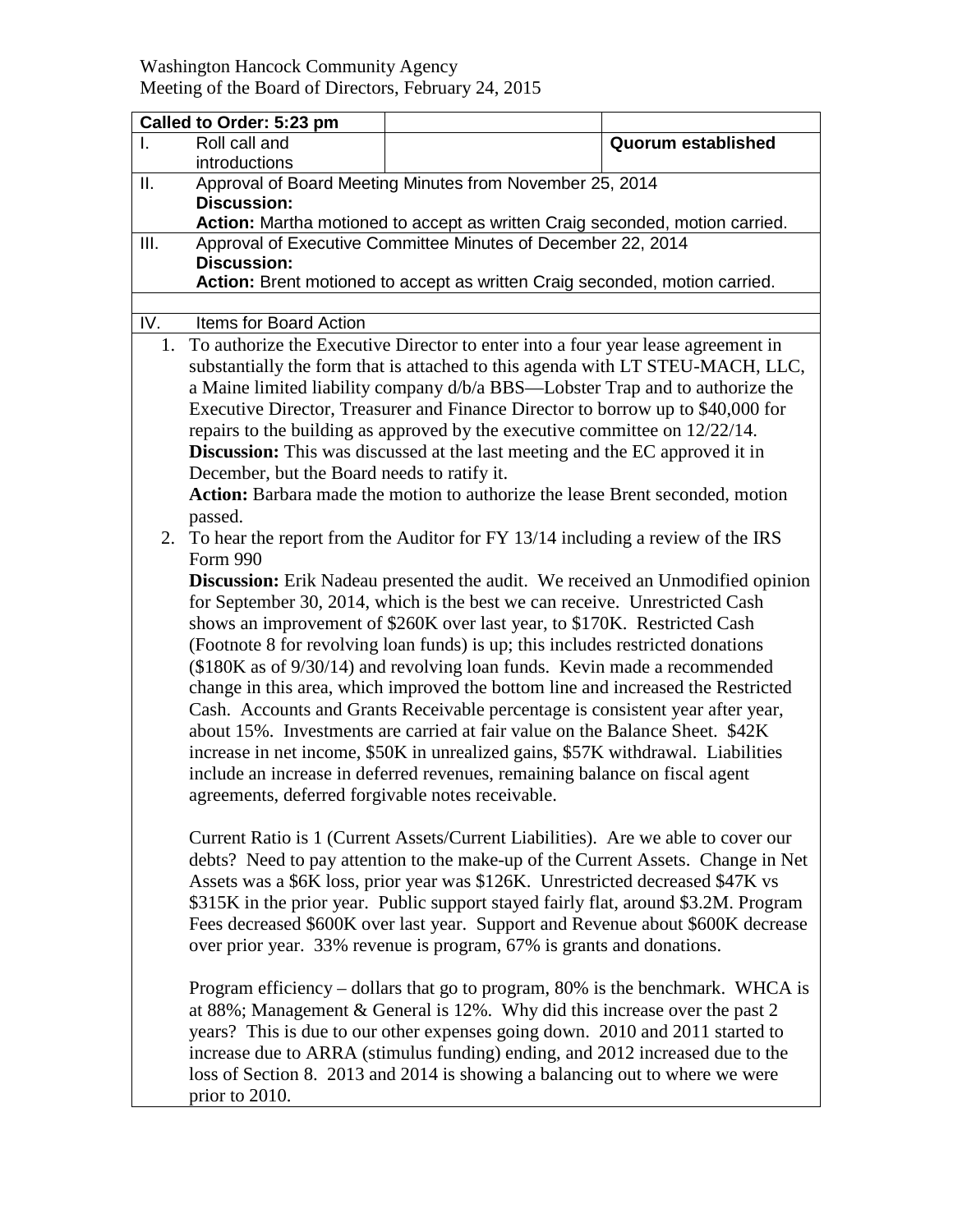A-133 and MAAP audits due to be filed March 15, 2015.

**Action:** Brent made the motion to accept the audit and the 990 Martha seconded, motion passed.

- 3. To hear presentation from Bar Harbor Bank and Trust regarding the endowment **Discussion:** Sarah Robinson presented the quarterly update from the Endowment, discussing the handout she brought. Peter Nicholson met with the Finance Committee last month. Market Value as of 1/20/14 - 72% Stock; 27% Bonds; virtually 0% in Cash and Other. Primarily (85%) in large cap stocks; 8% approx. in small cap stocks; approx. 7% international stocks. Account was up 4.8% for the quarter. They are still in the process of divesting, based upon the list of 200 companies we have presented them with. There were only 3 in our portfolio, and 2 have been divested. We have had 5-6 years in a Bull Market. **Action:**
- 4. To Approve a new Drug and Alcohol Policy

**Discussion:** What are candy alcohols? Rum balls and cordials. Why another change so soon? It was changed at the federal level, so we need to change it at our level. Alcohol test, is it blood or breathalyzer? It depends on the situation and where the person is sent. Random tests are done every month, and we are part of a larger pool.

Action: David made the motion to accept the policy as written Martha seconded, motion passed.

## V. Reports

- 1. President's Report Betsy Fitzgerald Betsy has been speaking with Mark, Brent and others about what we do. There is an issue with housing. WHCA owns a 10 lot subdivision in Machias that is undeveloped. Brent has come up with some plans for duplexes. There may be some condos available at Cutler, and there is the recently closed nursing home in Lubec. Betsy would like us to consider these and perhaps move in that direction. This could be Transitional Housing, Homeless Shelter, etc.
	- 2. Finance Committee Report
	- 3. Executive Directors Report Mark Green We seem to be getting busier all the time, which is a good sign. Joe is busy with AHD; Jen is busy with renewing the SSVF grant and is busy with Housing; Friendship Cottage is busy; we are going to submit a grant to turn the front part of the Milbridge building into apartments for Transitional Housing for Veterans and Domestic Violence victims. We have an architect coming in to look to determine if this is something that can be done with the building, and if given the ok we will submit a grant proposal.
	- 4. Finance Directors Report Kevin Bean We had a Finance Committee meeting the week before January's scheduled Board meeting. Peter Nicholson presented the Endowment information. The audit was presented in further detail as well. The first quarter financials were also discussed. The first quarter we were getting into a small deficit. A good chunk was a result of the delayed billings for the new brokerage. Kevin was showing a conservative approach to the ARs for